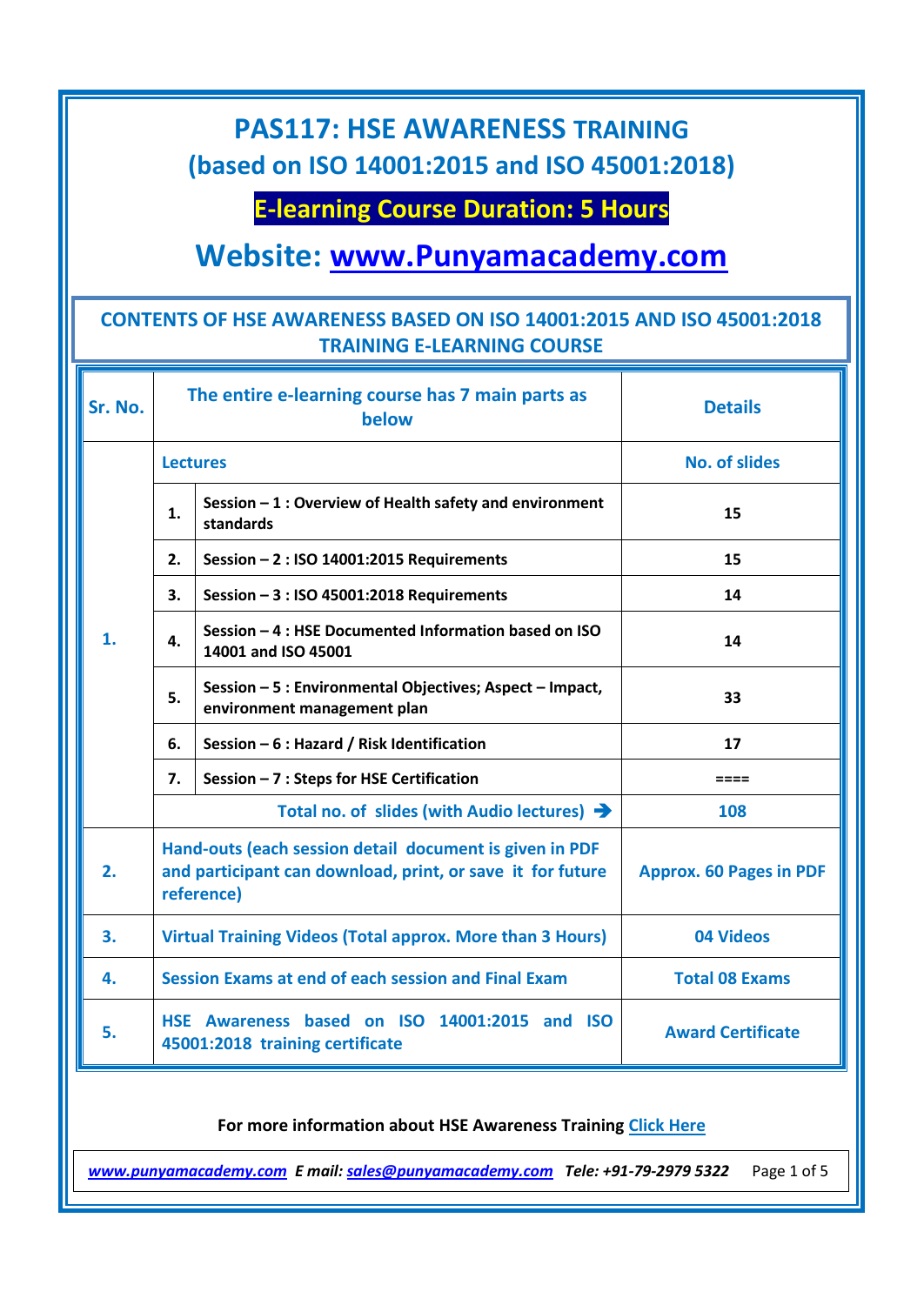## **E-learning Course Duration: 5 Hours**

# **Website: [www.Punyamacademy.com](http://www.punyamacademy.com/)**

### **Part -1 Lectures:**

Under this part total four sessions are given as Presentations with explanatory audio to understand the subject.

### **Part – 2 Hand-outs:**

For each session, hand-out is given in PDF format. The participant can download or print any documents to read it later to get detailed knowledge of all the six topics.

### **Part – 3 Videos: Audit Process, Documentation and Risk Management**

A complete actual training session videos on Documentation, Internal Audit and Risk Management are provided under this section. Auditor can watch and learn about what to documents and auditing requirements while perform audit in organization.

| Sr. No | <b>Name of Videos</b>                             | <b>Duration</b> |
|--------|---------------------------------------------------|-----------------|
|        | HSE Requirements (Clause 1 to 6)                  | 65 Minutes      |
|        | HSE Requirements (Clause 7 to 10)                 | 70 Minutes      |
| 3      | HSE Documented Information based on ISO 14001 and | 45 Minutes      |
|        | ISO 45001                                         |                 |
| 4      | <b>Steps for HSE Certification</b>                | 35 Minutes      |

### **Part – 4 Exams:**

Each session contains session exam, Participants have to pass the exam after completion of each session. After passing all session exams there is one final exam, participant must have to pass exam with minimum 80% marks. User can reappear and clears each exam to complete the course and get download/print their HSE Awareness based on ISO 14001:2015 and ISO 45001:2018 training certificate.

### **Part – 5 Training Certificate:**

After passing the exam the colorful training certificate is generated and user can download it or print it. Any one globally can cross verify the training certificate through our LMS platform.

#### **For more information about HSE Awareness Training [Click Here](https://www.punyamacademy.com/course/hse/hse-awareness-training-online)**

*[www.punyamacademy.com](https://www.punyamacademy.com/) E mail[: sales@punyamacademy.com](mailto:sales@punyamacademy.com) Tele: +91-79-2979 5322* Page 2 of 5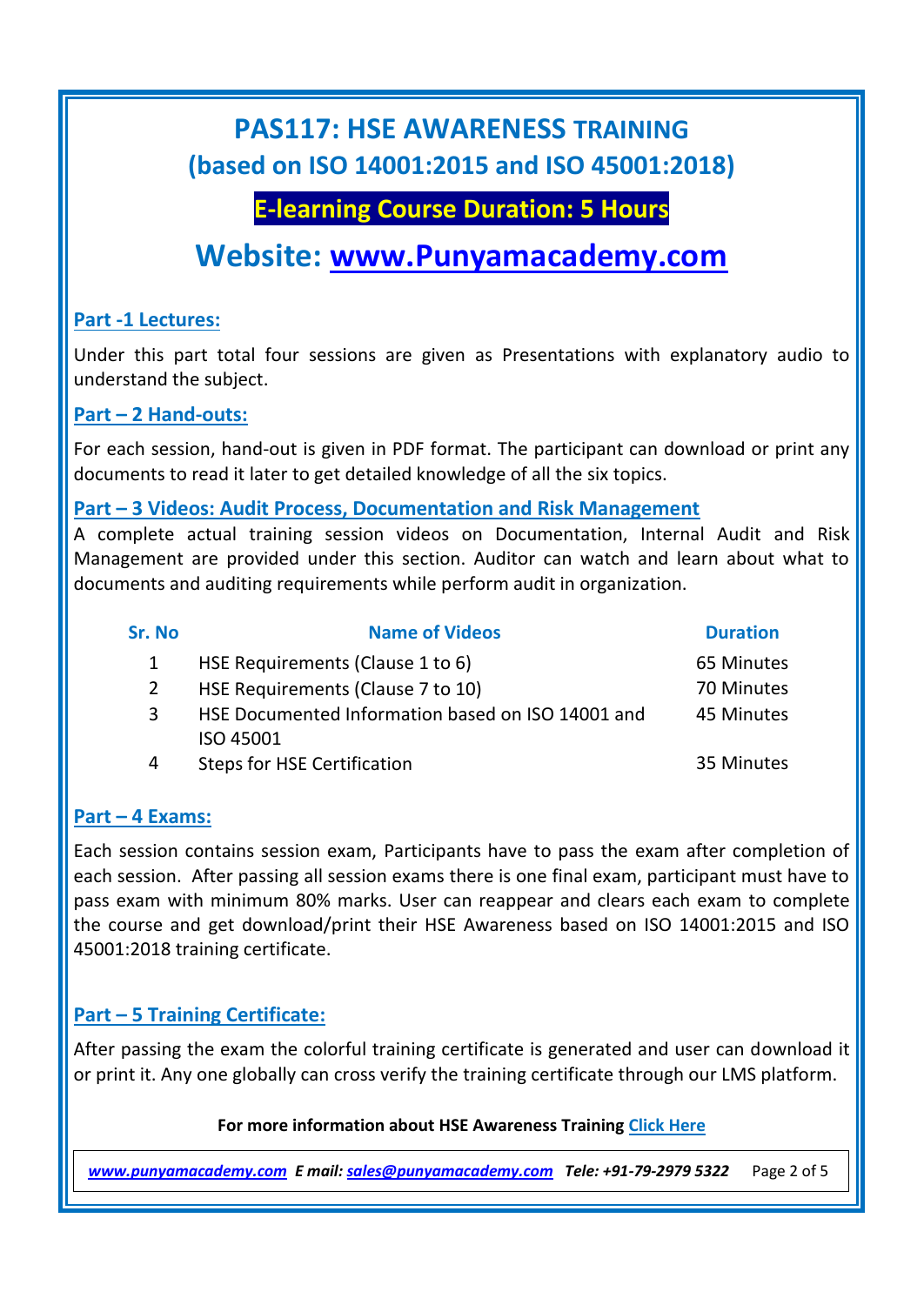## **E-learning Course Duration: 5 Hours**

## **Website: [www.Punyamacademy.com](http://www.punyamacademy.com/)**

**Chapter - 2: COURSE OBJECTIVES**

### **Upon Completion of this course, participants will be able to:**

- $\checkmark$  Get an overview of ISO 14001:2015 and ISO 45001:2018 standards.
- $\checkmark$  Familiarize yourself with the high level structure and framework of ISO 14001:2015 and ISO 45001:2018 standards
- $\checkmark$  Familiarize yourself with the principles and approaches of ISO 14001:2015 and ISO 45001:2018 based HSE Management System.
- $\checkmark$  Understand the Plan-Do-Check-Act Cycle.
- $\checkmark$  Get an overview of the requirements clauses and sub-clauses of ISO 14001:2015 and ISO 45001:2018.
- $\checkmark$  Understand what Maintain and Retain Documented Information list is.
- $\checkmark$  Know about hazards and risks and how to identify them.
- $\checkmark$  Understand the requirements for establishing HSE management system.
- $\checkmark$  Familiarize yourself with ISO 14001:2015 and ISO 45001:2018 registration process and steps for certification.

### **Chapter - 3: WHO SHOULD ATTEND THIS COURSE?**

This course is developed and brought to you by Punyam Academy; an ISO/IEC 17024 accredited training provider company, which offers various e-learning as well as classroom training courses for working professionals, college students, and other individuals for enhancing their career to new heights. Our e-learning courses help them to succeed in today's competitive environment, to renew licenses, and to update, strengthen and add quality to their existing knowledge and skills. Our courses are also useful for those who want to get certification, or start a new profession.

#### **For more information about HSE Awareness Training [Click Here](https://www.punyamacademy.com/course/hse/hse-awareness-training-online)**

*[www.punyamacademy.com](https://www.punyamacademy.com/) E mail[: sales@punyamacademy.com](mailto:sales@punyamacademy.com) Tele: +91-79-2979 5322* Page 3 of 5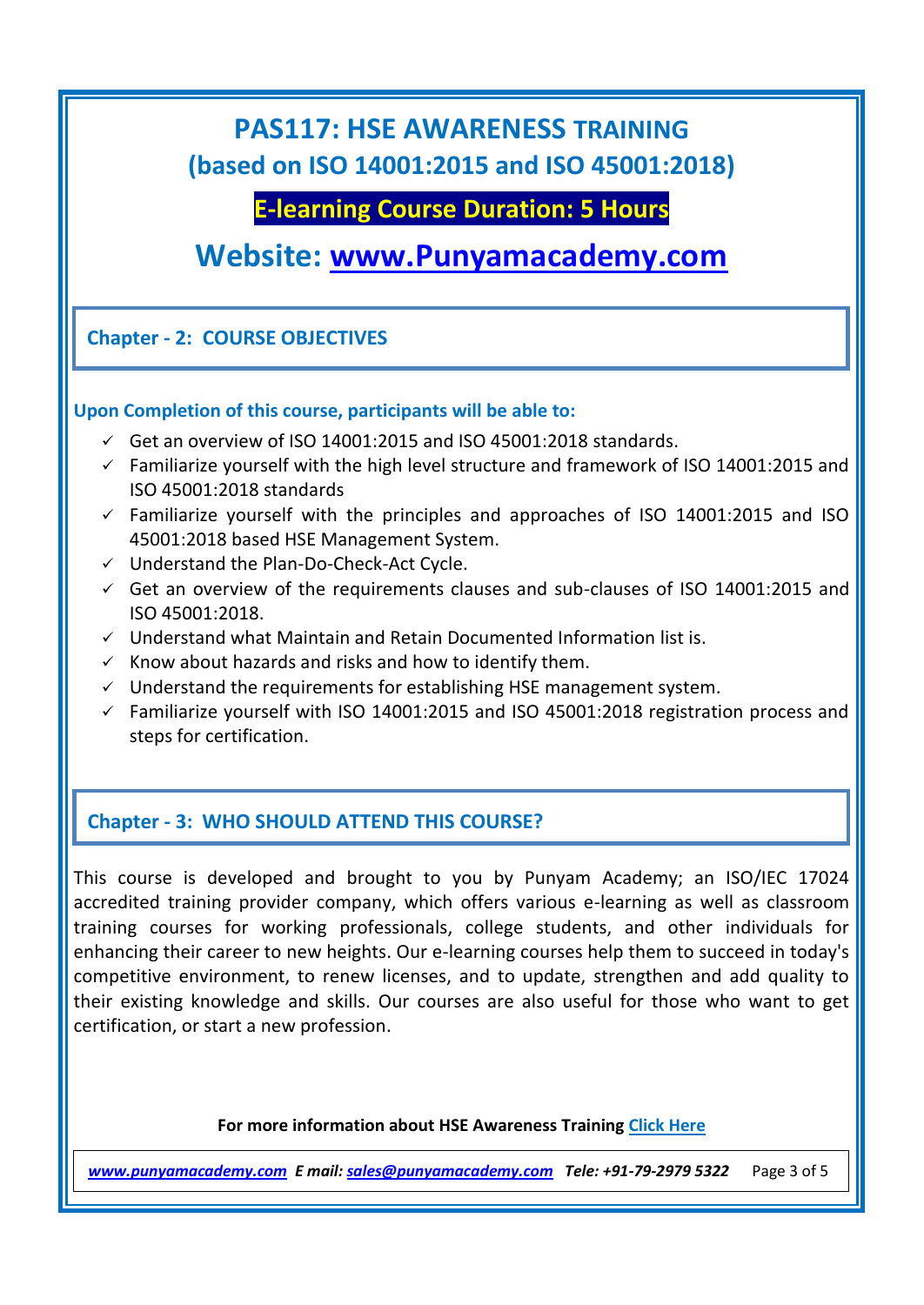## **E-learning Course Duration: 5 Hours**

# **Website: [www.Punyamacademy.com](http://www.punyamacademy.com/)**

**Chapter - 4: USER MANUAL**

### **Compatibility and Requirements for smoothly running our course**

- 1. **Bandwidth:** Internet bandwidth must me 1 MBPS or higher.
- 2. **Operating System:** Microsoft Windows XP and higher versions, iOS, Android.
- 3. **Browser:** Best viewable in Mozilla Firefox, Google Chrome. Also supports Internet Explorer.
- 4. **Screen Resolution:** To view slides properly, you must have a screen resolution of 1024 x 768 or higher.
- 5. **Cookies:** You must have browser cookies enabled, so that we can maintain your current session as you navigate through the application.
- 6. **JavaScript:** You must have enabled JavaScript, so that application runs smoothly.
- 7. **Adobe Acrobat Reader:** Some documents in our application are in .pdf format, so you must have installed adobe acrobat reader in your computer to be able to read such documents that you download.
- 8. **Pop-up Enable:** In your browser setting, check Pop-up blocker off, or enable Pop-up window.
- 9. **Speaker:** You must have speakers or a headphone attached to your computer, so that you can listen to the course lecture while learning.



**For more information about HSE Awareness Training [Click Here](https://www.punyamacademy.com/course/hse/hse-awareness-training-online)**

*[www.punyamacademy.com](https://www.punyamacademy.com/) E mail[: sales@punyamacademy.com](mailto:sales@punyamacademy.com) Tele: +91-79-2979 5322* Page 4 of 5